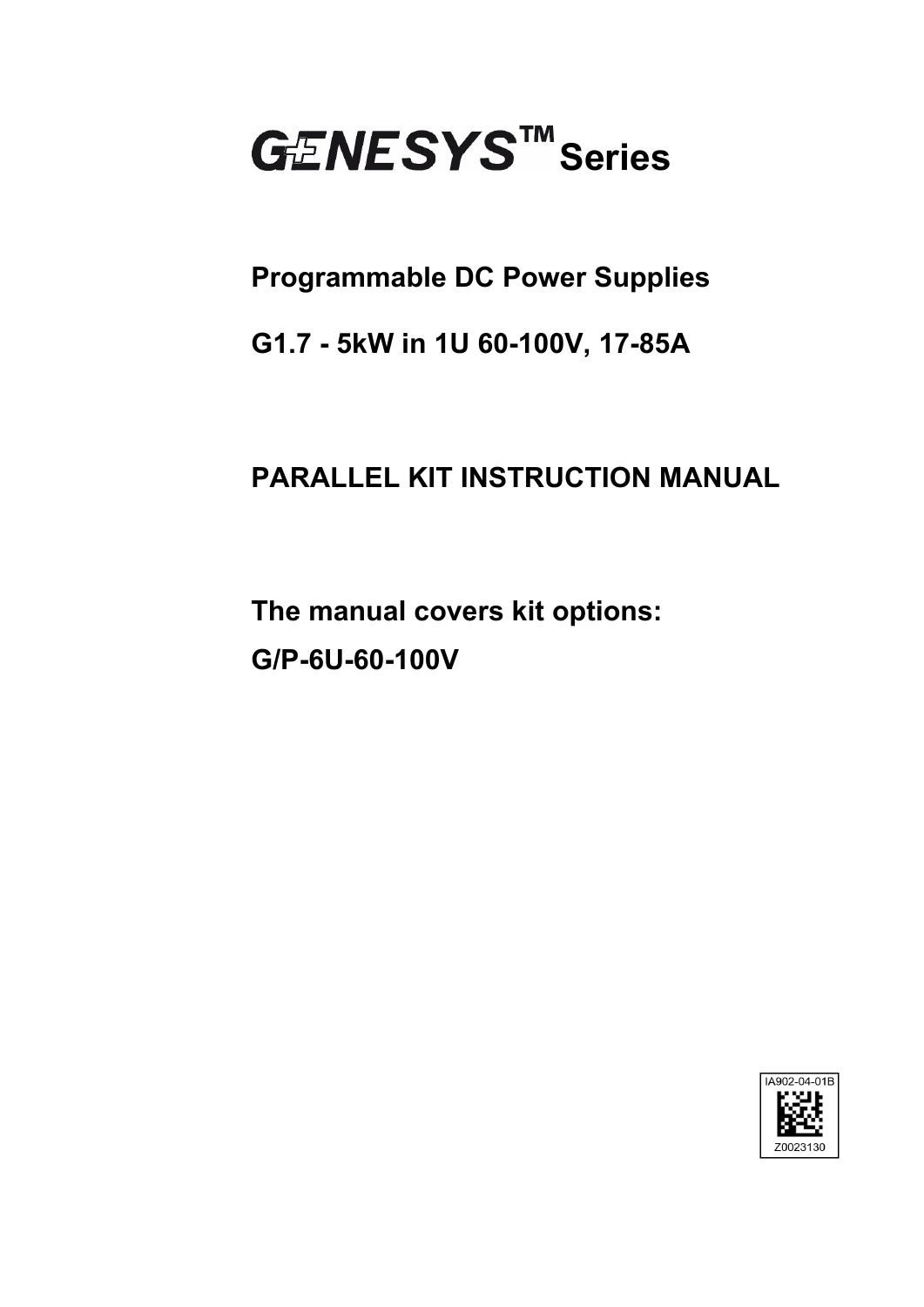### **1.1 General**

Parallel kit is supplied separately from the power supply packing according to order.

The usage of parallel kit is according to customer's needs.

#### **1.2 Advanced Parallel**

For parallel connection, refer to advanced parallel chapter in the  $G \subseteq NESYS^m$  series User Manual.

### **1.3 Product Safety Instructions**

Safety approvals are valid for GENESYS<sup>™</sup> single unit only. These are not valid for parallel kit assembly.

When using a paralleling kit with a protective bracket, it must be correctly assembled, as described further in this document.

### **1.4 Assembly Instructions**

The supplied kit is used for standard and blank panel options. Follow the instructions carefully according to power supply model.

#### **1.4.1 G/P-6U-60-100V - Assembly Instructions for six 60V-100V units in Parallel**

#### **1.4.1.1 Components List**

| Image              | Component                                           | Quantity       |
|--------------------|-----------------------------------------------------|----------------|
|                    | 10-32 x 5/16 Pan Head Screw, Stainless Steel        | 24             |
|                    | Helical Spring-Lock Washer, No. 10, Stainless Steel | 24             |
|                    | Plain Washer, No. 10, Stainless Steel               | 24             |
|                    | <b>Connection Plate 6U</b>                          | $\overline{2}$ |
| $\mathcal{O}$<br>o | Output Bus Bar Plate                                | $\overline{2}$ |
|                    | <b>Paralleling Cable</b>                            | 5              |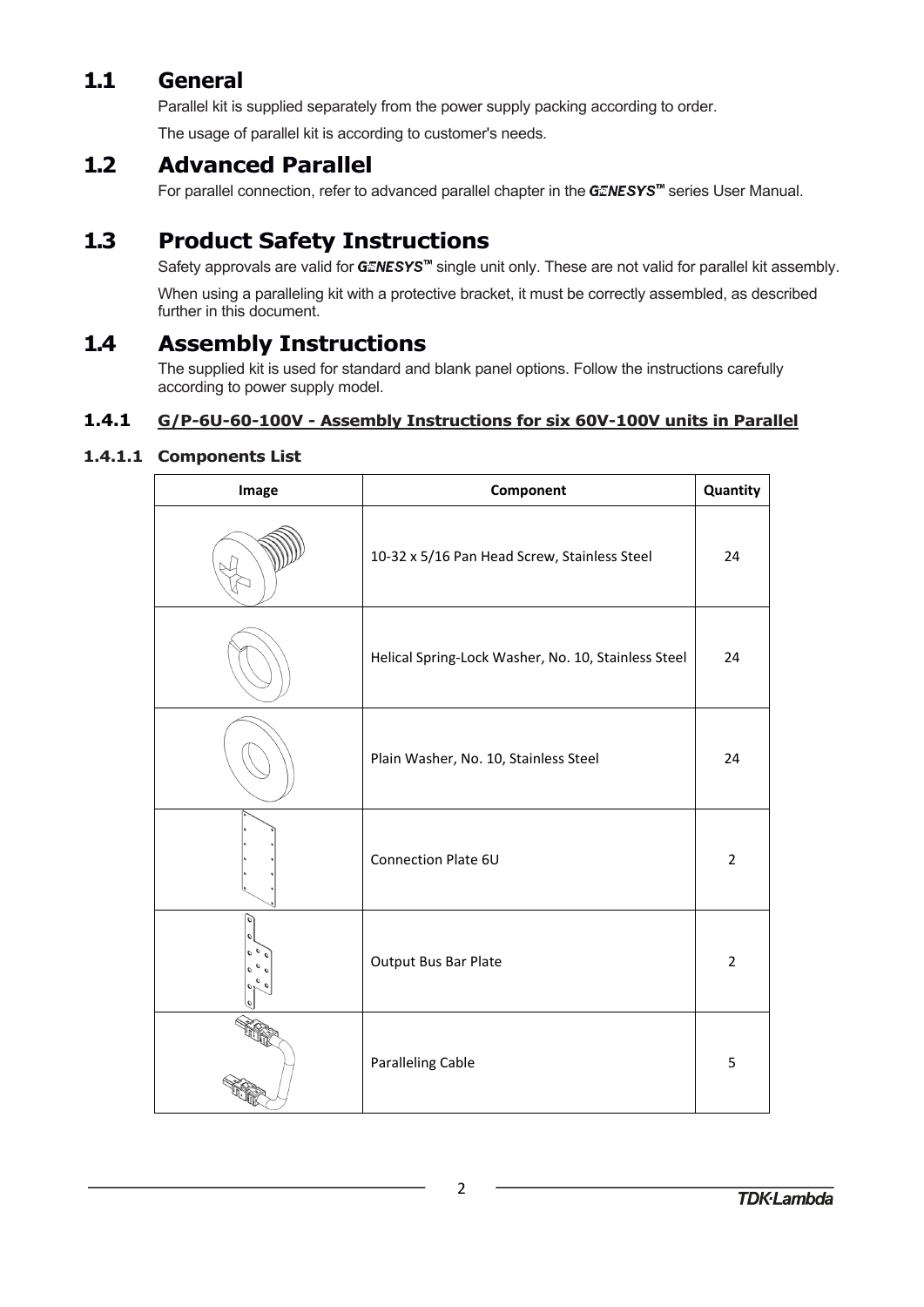| Image | Component                                       | Quantity |
|-------|-------------------------------------------------|----------|
|       | M8 x 25 Hexagon Bolt, Stainless Steel           | 12       |
|       | Plain Washer, M8, Stainless Steel               | 24       |
|       | Helical Spring-Lock Washer, M8, Stainless Steel | 12       |
|       | Hexagon Nut, M8, Stainless Steel                | 12       |

#### **1.4.1.2 Installation Steps**

Attach connection plates, one on each side of the power supplies, using 24 pan head screws, 24 helical spring-lock washers and 24 plain washers as illustrated in Figure 1.



**Figure 1: Six 60V‐100V Units Connection Plates 6U Assembly**